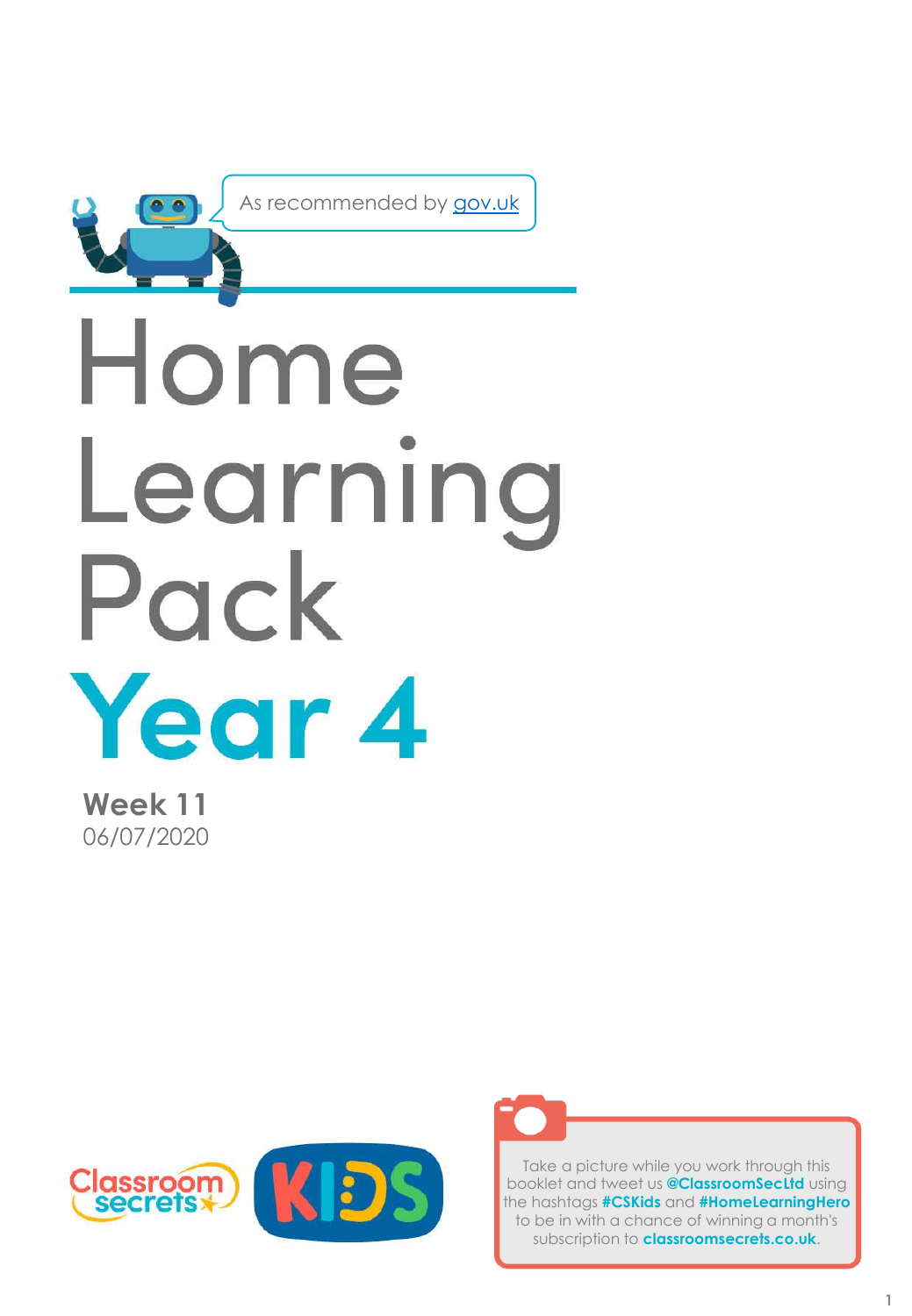**Monday – Identify Angles**

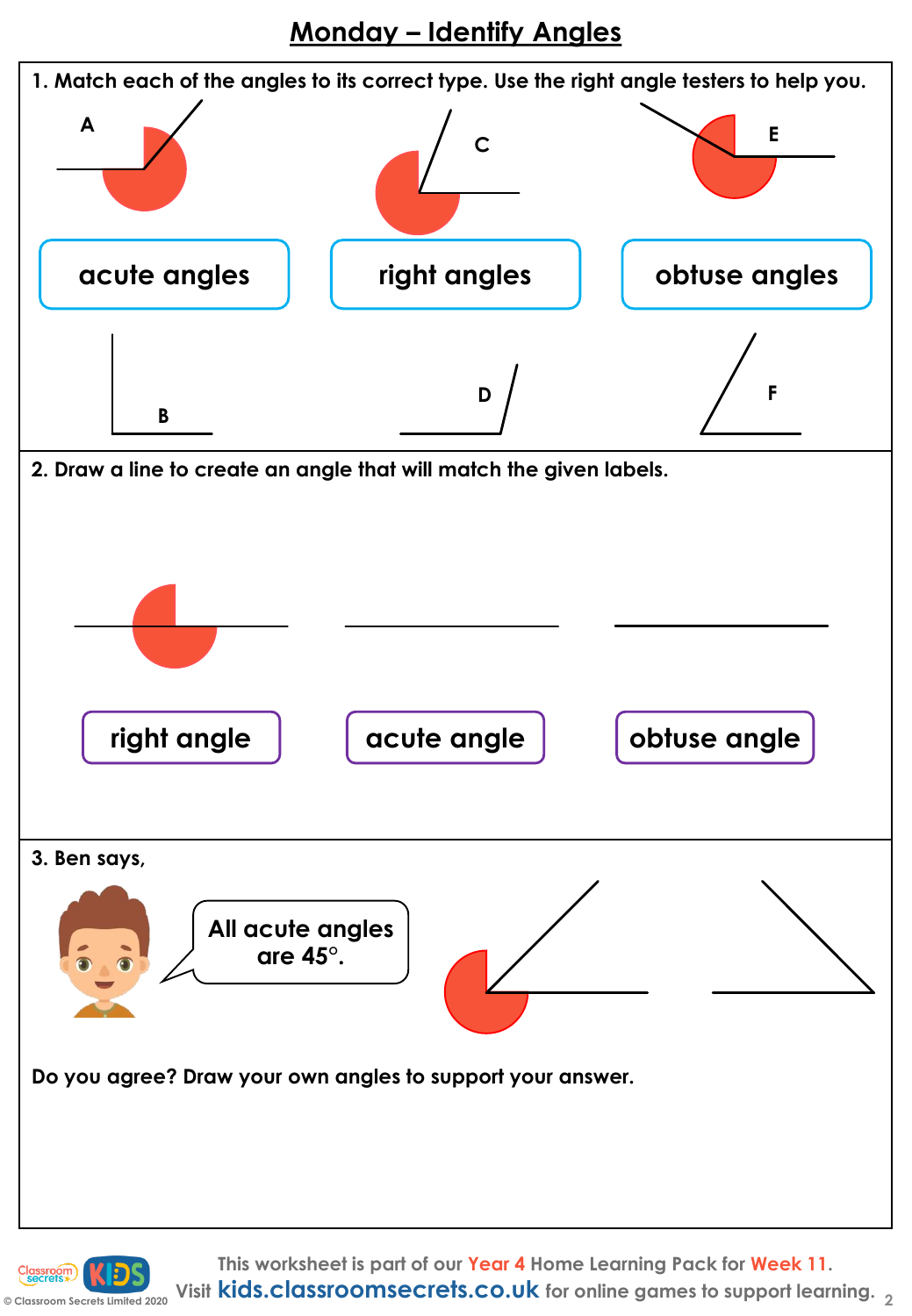#### **Monday – Using Conjunctions to Express Time, Place and Cause**



**© Classroom Secrets Limited 2020 Visit kids.classroomsecrets.co.uk for online games to support learning. 3**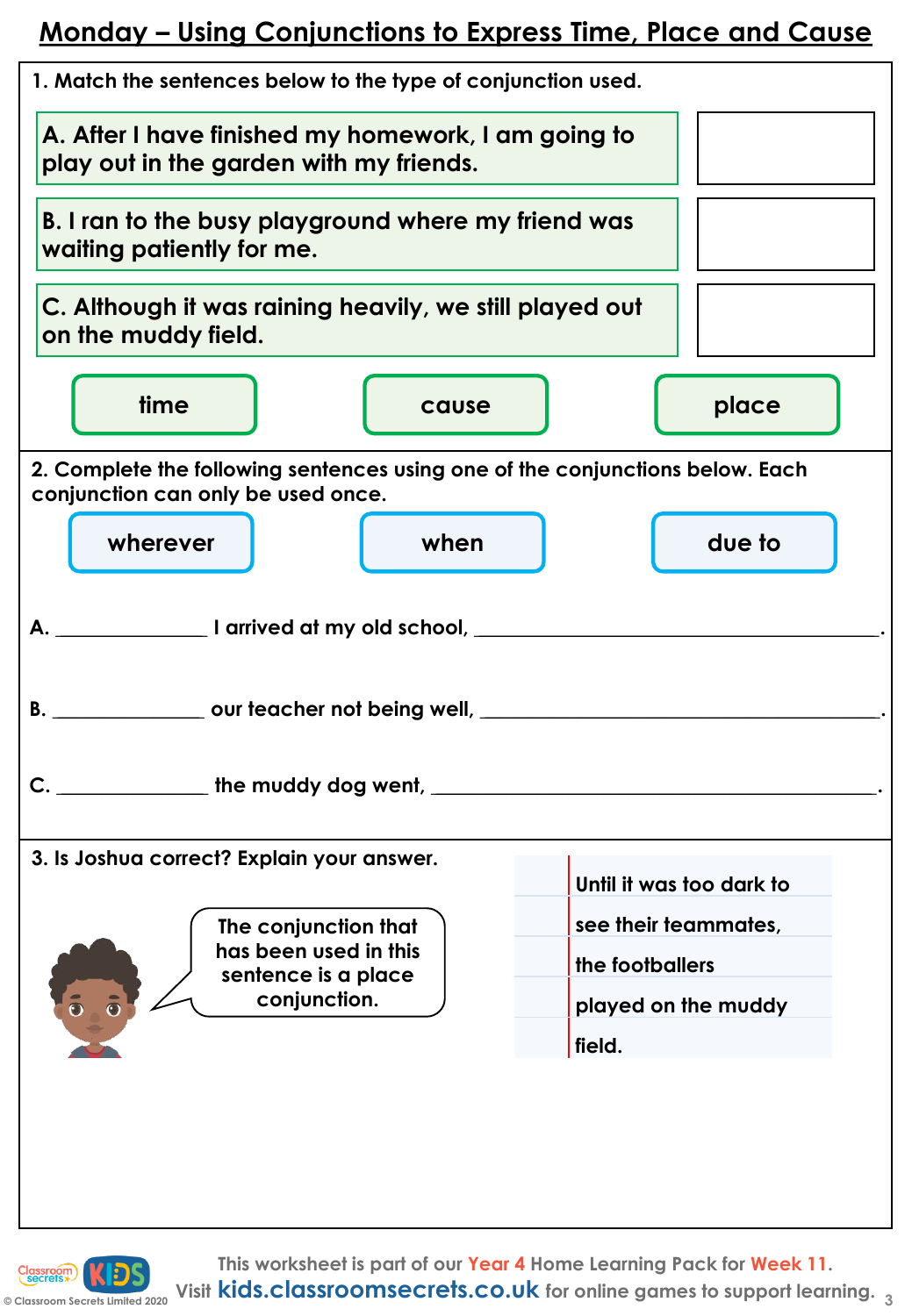

**This worksheet is part of our Year 4 Home Learning Pack for Week 11.**

**Visit kids.classroomsecrets.co.uk for online games to support learning. 4**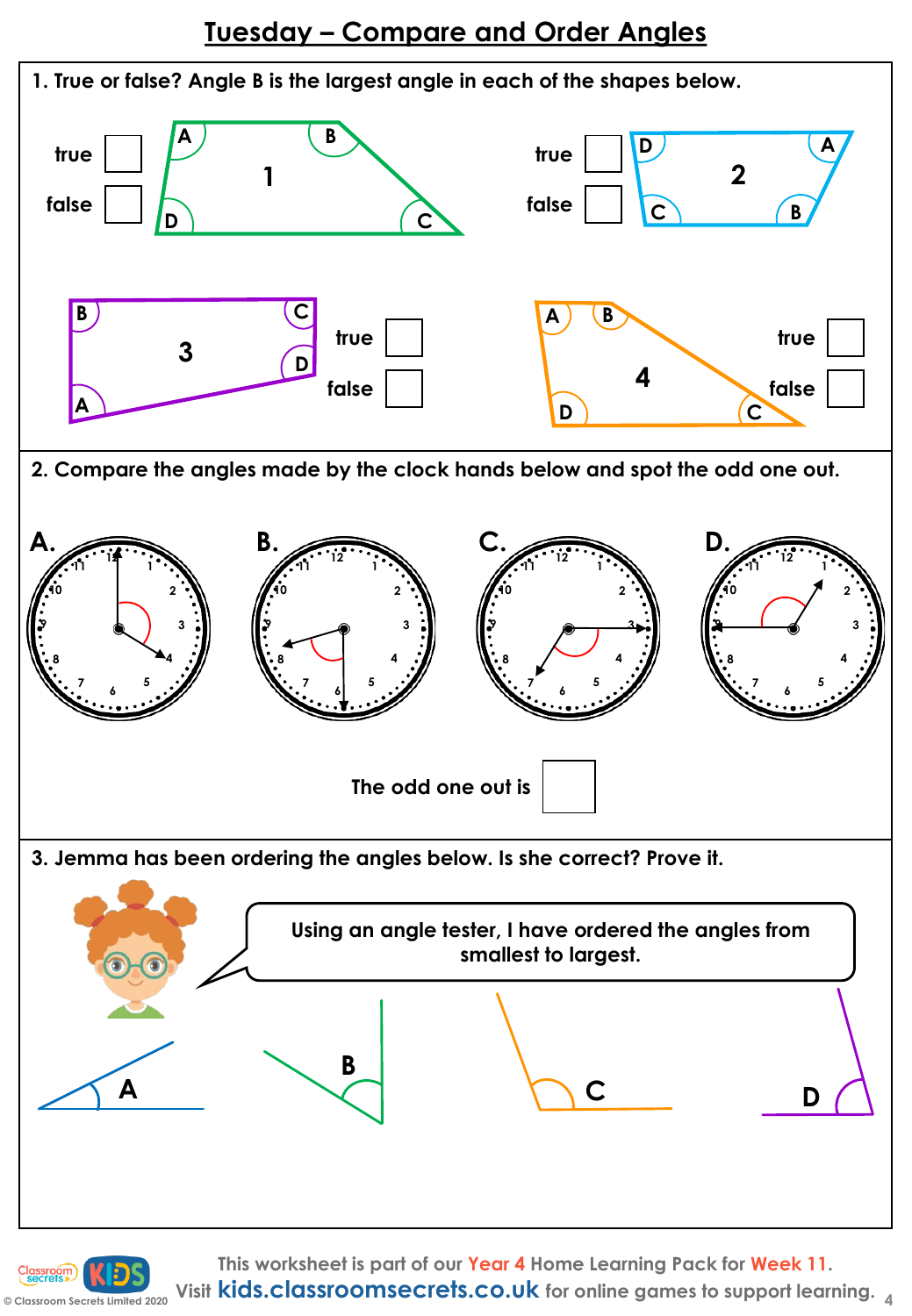**1. Circle the sentence that contains a conjunction.**

**The young boy found himself feeling really upset.**

**Tom would put on his red coat whenever he was cold.**

**Harry had just enough money to buy a large loaf of bread.**

**2. For each sentence, put an 'X' to show if the conjunction indicates time, place or cause.**

| <b>Sentence</b>                                              | <b>Time</b> | Place | Cause |
|--------------------------------------------------------------|-------------|-------|-------|
| The old man walked to the shop after visiting his<br>friend. |             |       |       |
| She would carry on unless she was told to stop.              |             |       |       |
| put the toy where my brother could see it.                   |             |       |       |

**3. Using the clauses and conjunctions below, create four sentences which make sense.**



**This worksheet is part of our Year 4 Home Learning Pack for Week 11.**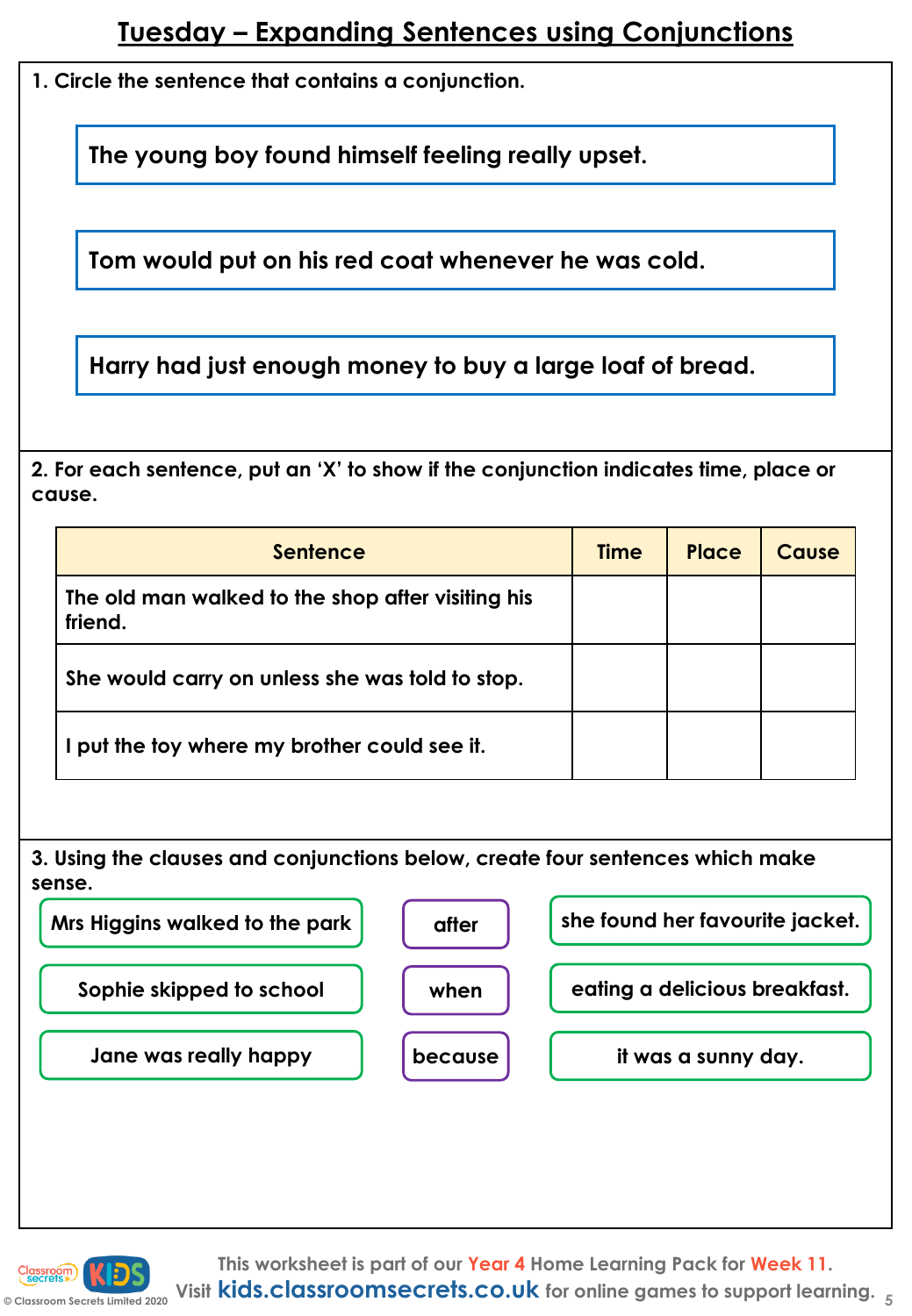

**This worksheet is part of our Year 4 Home Learning Pack for Week 11.**

**Consumed Apple 2020** Visit **kids.classroomsecrets.co.uk** for online games to support learning.  $\frac{1}{6}$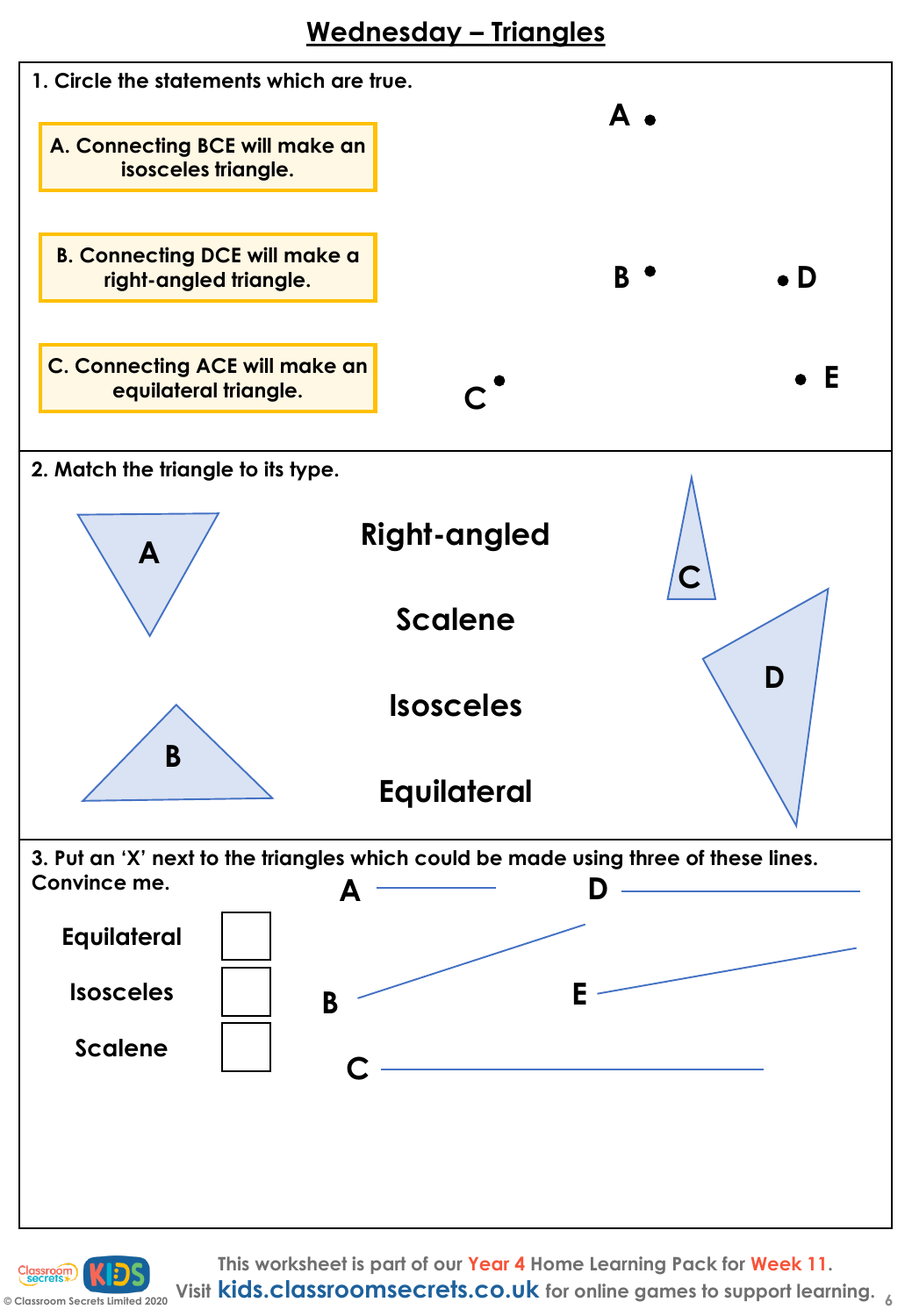**1. Circle the adverb in the sentences below.**

**A. Immediately, he called for an ambulance to help the injured man.** 

**B. The neighbours became angry when my noisy dogs began to bark outside.**

**C. Shut the window, otherwise it will get cold and damp.** 

**2. Put an 'X' in the correct columns to show whether the underlined word is an adverb of time, place or cause.**

| Sentence                                                                                                         | <b>Time</b> | Place | Cause |
|------------------------------------------------------------------------------------------------------------------|-------------|-------|-------|
| A. As soon as the weather improved, many large flies<br>appeared <u>everywhere</u> .                             |             |       |       |
| B. We shall, <i>therefore</i> , rearrange another time to discuss<br>these important issues and find a solution. |             |       |       |
| C. Delilah <i>usually</i> attends an evening class on<br>Mondays, but it was cancelled this week.                |             |       |       |

**3. Freya and Ron are discussing the sentence below.**

**The ferry service runs occasionally on a weekend, so you need to plan your journey.**



**The adverb in this sentence is an adverb of** *place* **because it tells you** *where* **the ferry service runs.** 

**Freya**

**The adverb in this sentence is an adverb of** *time* **because it tells you** *how often* **the ferry service runs.** 



**Who is correct? Explain your answer.** 

**This worksheet is part of our Year 4 Home Learning Pack for Week 11.**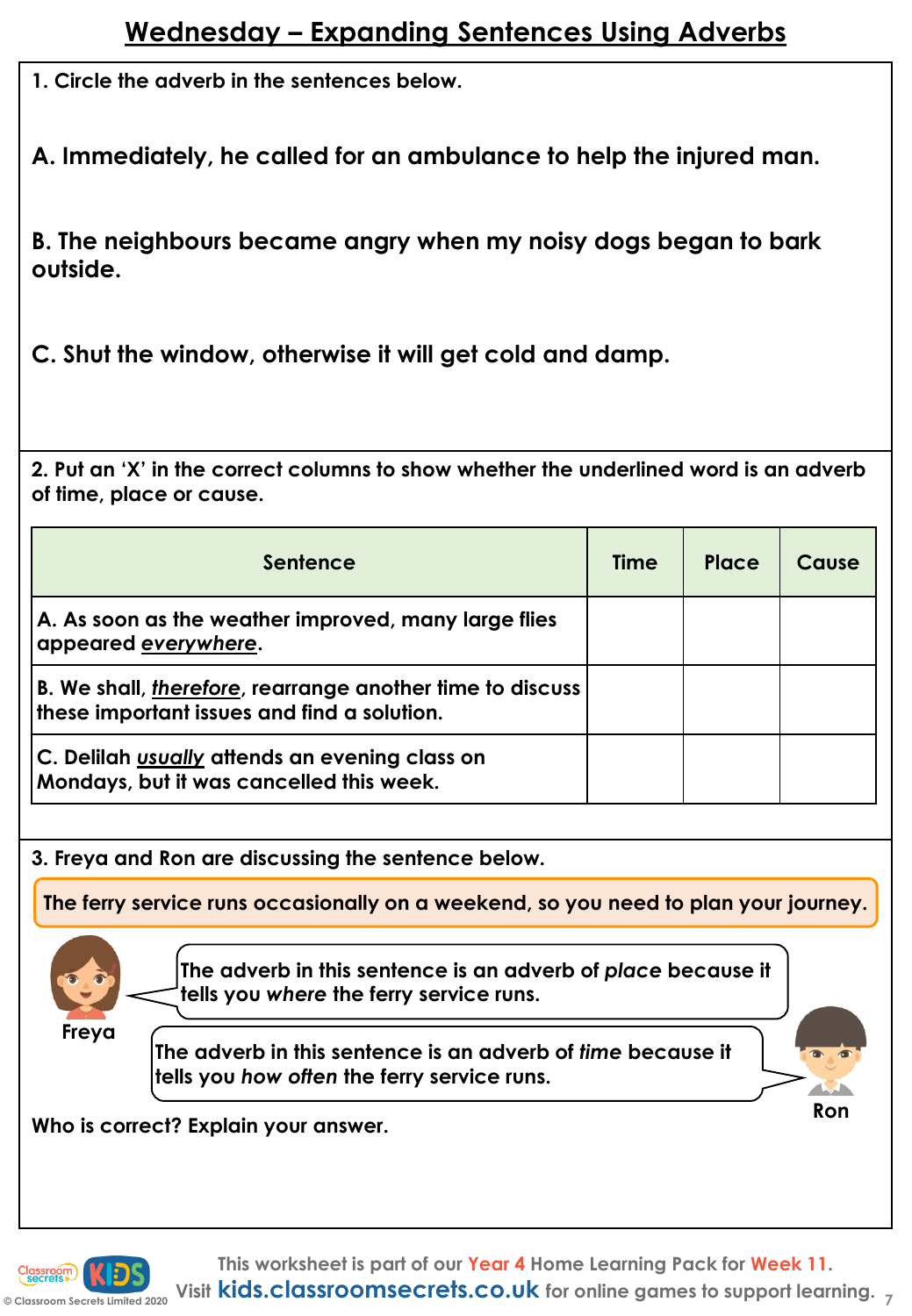#### **Thursday – Quadrilaterals**



**C** Classroom Secrets Limited 2020 Visit **kids.classroomsecrets.co.uk** for online games to support learning. 8 **This worksheet is part of our Year 4 Home Learning Pack for Week 11.**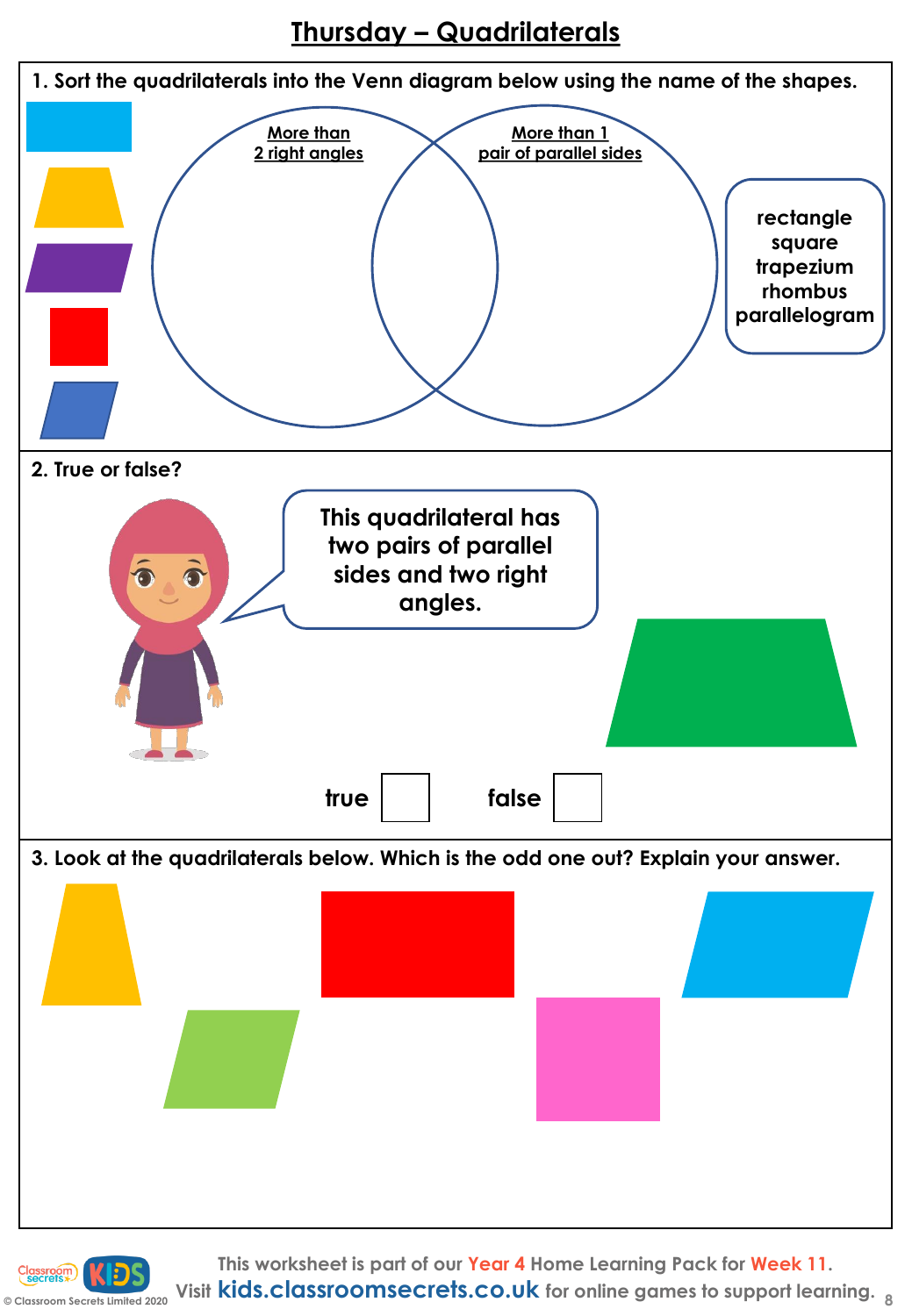## **Thursday – Present Perfect or Simple Past**

| 1. Complete the table.                                                              |                |                           |                        |                                      |  |
|-------------------------------------------------------------------------------------|----------------|---------------------------|------------------------|--------------------------------------|--|
|                                                                                     | Simple present |                           | <b>Present perfect</b> | <b>Simple past</b>                   |  |
|                                                                                     | waste          | has/have wasted           |                        |                                      |  |
|                                                                                     | take           |                           |                        | took                                 |  |
|                                                                                     | clean          |                           |                        |                                      |  |
|                                                                                     | know           |                           |                        |                                      |  |
|                                                                                     | fill           |                           |                        |                                      |  |
|                                                                                     |                |                           |                        |                                      |  |
| 2. Fill in the gaps to transform each sentence from present perfect to simple past. |                |                           |                        |                                      |  |
| Jacob and Dan have thrown the rubbish                                               |                | Jacob and Dan the rubbish |                        |                                      |  |
| away.                                                                               |                | away.                     |                        |                                      |  |
| Year 4 have shown the school their class                                            |                |                           |                        | <b>Year 4</b> the school their class |  |

**Fill in the gaps to transform each sentence from simple past to present perfect .**

**project in assembly. project in assembly.**

**chest on the island.**

**Olivia \_\_\_\_\_\_\_\_\_\_\_\_ \_\_\_\_\_\_\_\_\_\_\_\_\_\_\_\_\_\_\_ her friend Freya at** 

**3. Isaac has written the sentence below:**

**The pirate \_\_\_\_\_\_\_\_\_\_\_\_ \_\_\_\_\_\_\_\_\_\_\_\_\_\_\_\_\_\_\_ the treasure** 

**I lighted a candle at the church altar.**



**island.**

**My sentence is in the simple past tense.**

**Olivia saw her friend Freya at the ice rink.**

**The pirate found the treasure chest on the** 

**Is Isaac correct? Explain your answer.**



**the ice rink.**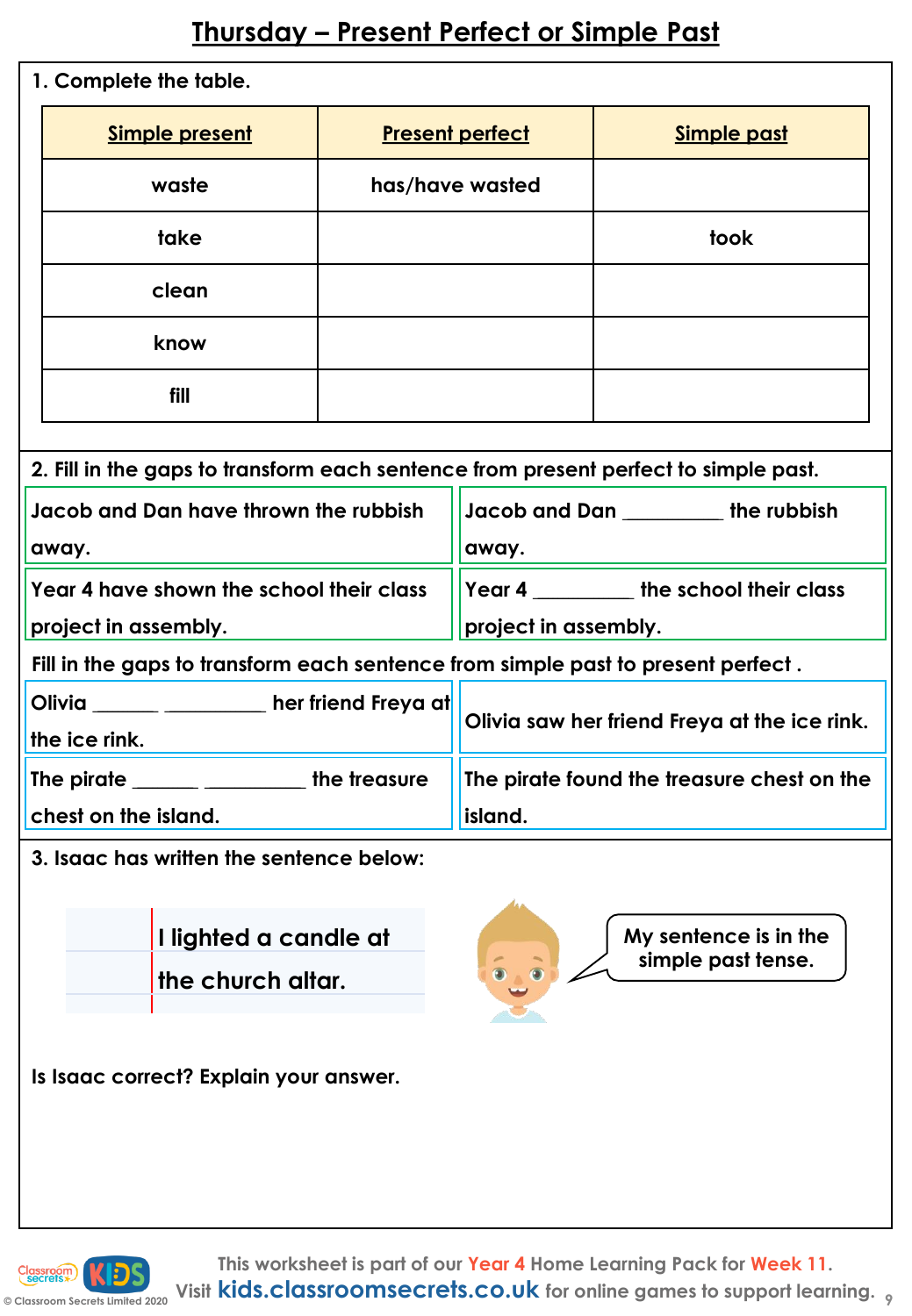### **Fleeing the Fire – Comprehension**

**These questions are based upon the text Fleeing the Fire on pages 13-14. Read the text and use this to help you answer the questions below.** 

|                                                                                            | 1. What type of text is this? Circle your answer.                                                                          |                            |      |  |
|--------------------------------------------------------------------------------------------|----------------------------------------------------------------------------------------------------------------------------|----------------------------|------|--|
| narrative                                                                                  | letter                                                                                                                     | <b>Information</b><br>text | poem |  |
| them.                                                                                      | 2. True or false? He knew that someone else was in the house because he could hear<br>true                                 | false                      |      |  |
| 3. Find and copy the words from the text that have the same meaning as the words<br>below. |                                                                                                                            |                            |      |  |
|                                                                                            | 1. leftovers $-$<br>2. gone $-$<br>3. smell $-$<br>4. rushing -                                                            |                            |      |  |
| 4. What does the word 'gouged' mean?                                                       |                                                                                                                            |                            |      |  |
|                                                                                            | to punch with force<br>to move slowly but with force<br>make a groove, hole or indentation in something<br>to move quickly |                            |      |  |
|                                                                                            | 5. Which clues that tell us that the main characters are not human?                                                        |                            |      |  |
|                                                                                            | soft hands<br>razor-sharp teeth<br>scratching claws                                                                        | long hair<br>tail          |      |  |
|                                                                                            |                                                                                                                            |                            |      |  |



**This worksheet is part of our Year 4 Home Learning Pack for Week 11 .**

**© Classroom Secrets Limited 2020 10 Visit kids.classroomsecrets.co.uk for online games to support learning.**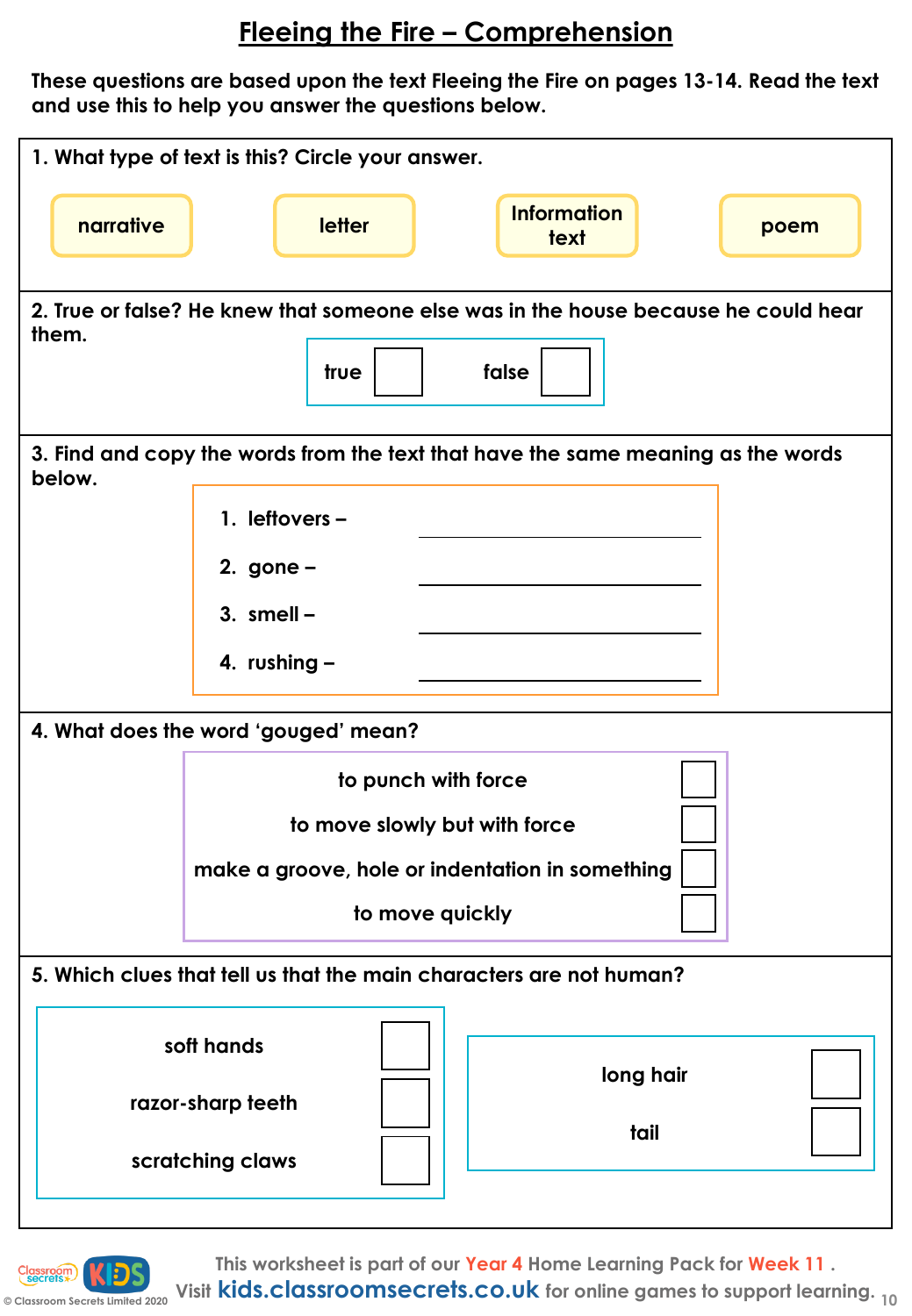# **Fleeing the Fire – Comprehension**

| 6. Which senses does the female character rely on to work out where the heat is<br>coming from?           |  |  |  |  |
|-----------------------------------------------------------------------------------------------------------|--|--|--|--|
| taste<br>touch<br>hearing<br>sight<br>smell                                                               |  |  |  |  |
| 7. Fill in the missing word to complete the sentence.                                                     |  |  |  |  |
| The author has included the word<br>in a one word sentence<br>on page 13 to give it more impact.          |  |  |  |  |
| 8. True or false? The author is writing about the sun when they refer to the bright,<br>flickering enemy. |  |  |  |  |
|                                                                                                           |  |  |  |  |
| false<br>true                                                                                             |  |  |  |  |
| 9. Complete the sentence below using evidence from the text.                                              |  |  |  |  |
| We know he has more important things to think about than fighting<br>because it says in the text that:    |  |  |  |  |
| 10. 'As the city shrank' What do you think the author meant when they wrote this<br>phrase?               |  |  |  |  |
|                                                                                                           |  |  |  |  |
|                                                                                                           |  |  |  |  |
| 11. How are the first and last sentence of this story connected?                                          |  |  |  |  |
|                                                                                                           |  |  |  |  |
|                                                                                                           |  |  |  |  |
|                                                                                                           |  |  |  |  |

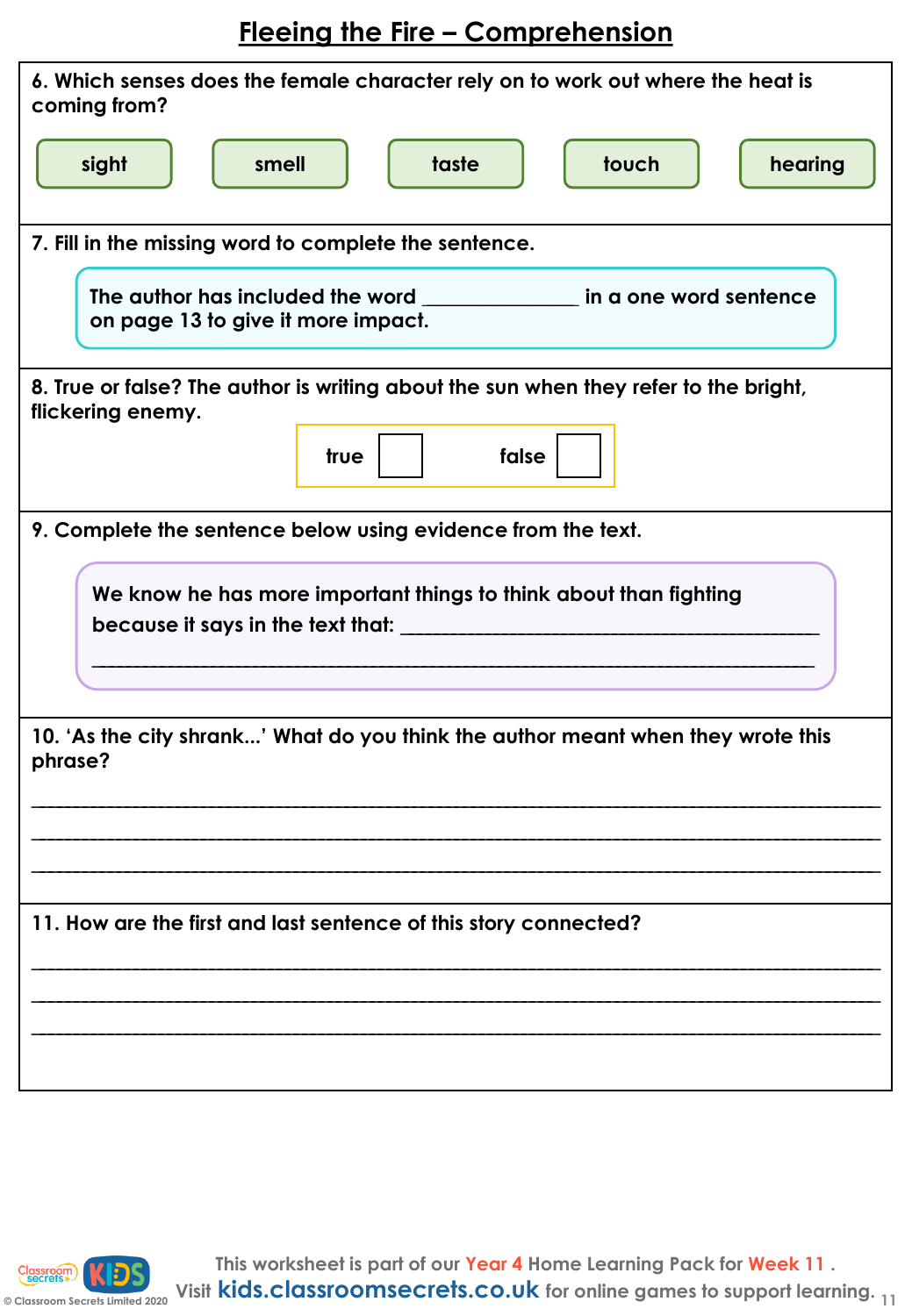| 12. Number the statements below to put them in the order that they happened. |                                                            |  |  |  |
|------------------------------------------------------------------------------|------------------------------------------------------------|--|--|--|
|                                                                              | He escapes down the river on a piece of wood.              |  |  |  |
|                                                                              | He has a fight with a female rat.                          |  |  |  |
|                                                                              | The rats race around the city trying to escape the flames. |  |  |  |
|                                                                              | He goes looking for food.                                  |  |  |  |
|                                                                              | They smell smoke and leave the house.                      |  |  |  |
|                                                                              | He finds another rat in the house.                         |  |  |  |
|                                                                              |                                                            |  |  |  |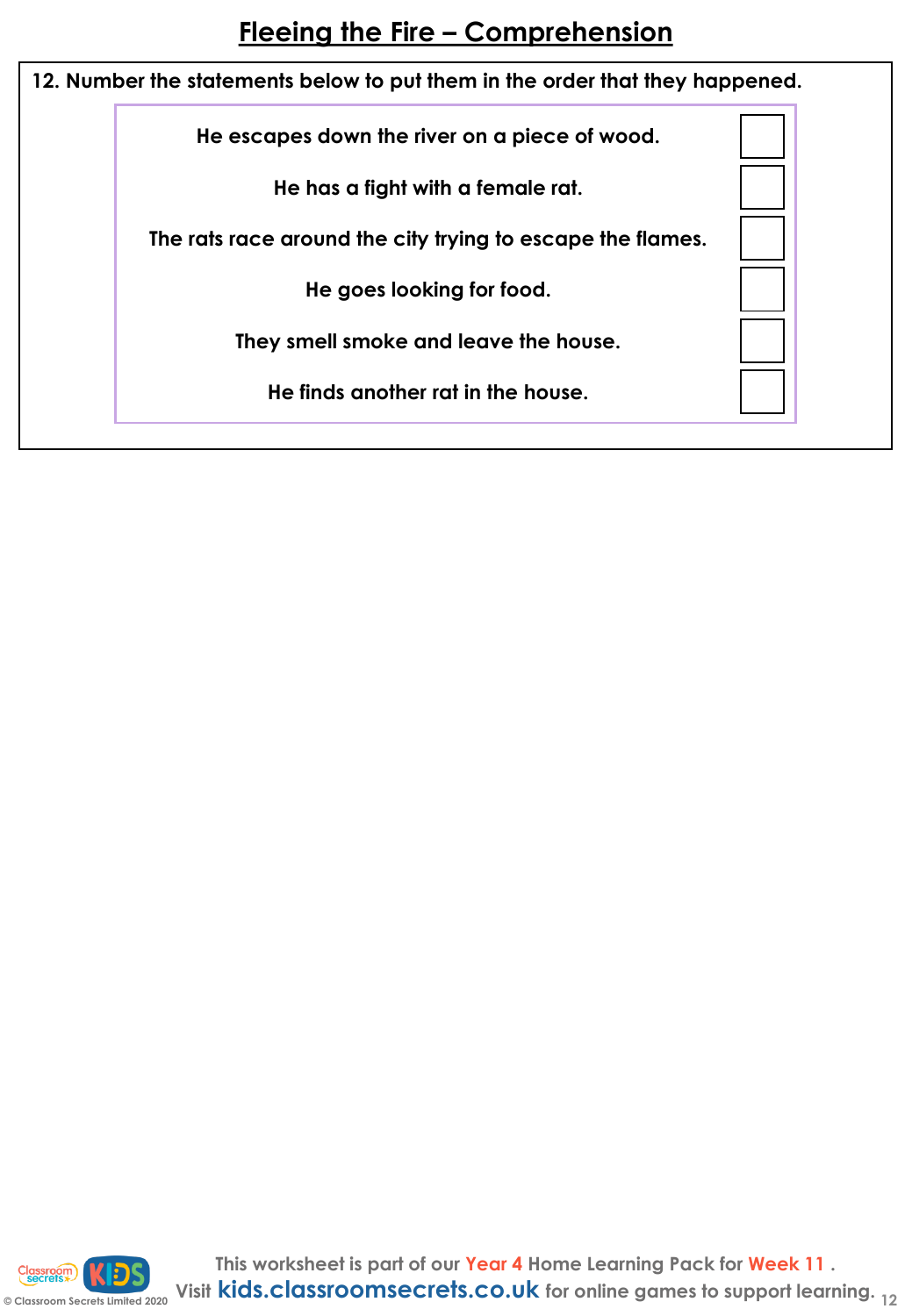#### **Fleeing the Fire**

**With his tummy rumbling, he nosed around near the bottom of the chimney. Scraps sometimes fell there. No such luck today. The fireplace was cold and empty after its owners had disappeared from the house in the middle of the night. In fact, people all along the street had left their homes over the last day or so. They had left in a hurry, so they couldn't have taken everything with them. He would just have to look harder.**

**He scratched behind his ear. A new smell filtered into his nostrils. Someone else was here. Someone else was hungry.**

**The scent led him out from under the chimney and down along the side wall of the house. He picked his way over splinters and around mucky bits of mud and mortar. His nose led him into a second room, just off the first.**

**There she was! The someone else he'd smelt across the house! She knew she was caught. Rather than scurrying away, she turned and looked him dead in the eyes. He began to show his teeth; they were sharp and dangerous. He was hungry.**

**No more hungry than her though. She too had razor-sharp, jagged teeth and bared them. Neither rival was backing down. He darted forward at pace, to see if it would scare her. She didn't flinch. He darted forward again, and she raced out towards him. Flashing teeth and scratching claws met. She gouged his side. He bit her neck. He felt her tail thrash against him and another claw scrape his ear.** 

**They separated in order to catch their breath. Neither of them had won yet. There was more to come.**

**He was feeling overheated. Why was he so hot? They'd only been fighting for a few seconds. The charred logs in the fireplace were cold, so where was that heat coming from?**

**She'd noticed the change in temperature too. He could see her eyes searching around the room and her nose twitching. He smelt the air. Something was changing. Something was seeping in through cracks in the walls and threading its way through gaps in the door. Smoke.**

**He flicked his eyes back to her, but she was already off and running. She scrambled up the wall and out through a window. So that was how she'd got in! He dashed after her. All thoughts of food and fighting were forgotten. The bright, terrible, flickering enemy, that all rats knew to fear, was coming after him!**

**She was already on the ground by the time he'd reached the window ledge. He dug his claws deep into the wall as he climbed down. Not deeply enough. A section of wall gave way beneath him, and he tumbled to the ground. The falling clump landed by his head, only just missing him. There was no time to worry about the fall now. Quick as a flash, he was back on his feet and tearing off into the main street.**